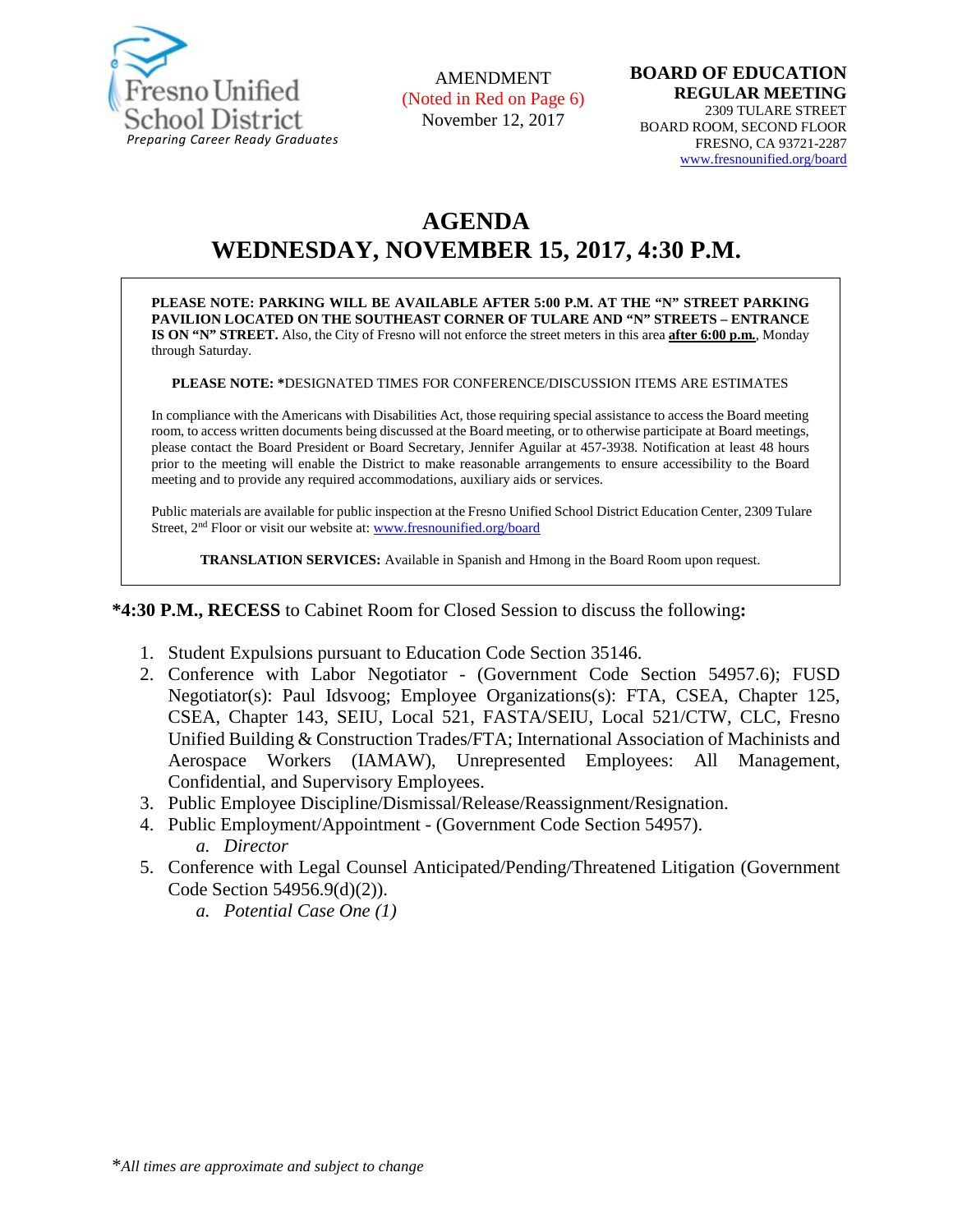**5:30 P.M., RECONVENE** and report action taken during Closed Session, if any.

## **PLEDGE OF ALLEGIANCE**

Maria Turnbull, a parent that has had a positive impact at Thomas Elementary will lead the flag salute.

## **HEAR Reports from Student Board Representatives**

An opportunity is provided to hear comments/reports from Student Board Representatives from Cambridge High School. Contact person: Kim Mecum, telephone 457-3731.

## **HEAR Report from Superintendent**

ALL CONSENT AGENDA items are considered to be routine by the Board of Education and will be enacted by one motion. There will be no separate discussion of items unless a Board member so requests, in which event, the item(s) will be considered following approval of the Consent Agenda.

## **A. CONSENT AGENDA**

## **A-1, APPROVE Personnel List**

Included in the Board binders is the Personnel List, Appendix A, as submitted. The Superintendent recommends approval. Contact person: Paul Idsvoog, telephone 457-3548.

#### **A-2, ADOPT Findings of Fact and Recommendations of District Administrative Board** The Board of Education received and considered the Findings of Fact and Recommendations of District Administrative Panels resulting from hearings on expulsion and readmittance cases conducted during the period since the November 8, 2017 Regular Board meeting. The Superintendent recommends adoption. Contact person: Kim Mecum, telephone 457-3731.

**A-3, ADOPT Waiver Request for Cydney Danisi to Serve as Speech Language Pathologist** Waiver request for Cydney Danisi to serve in a hard-to-fill position, Speech Language Pathologist. The Superintendent recommends approval. Fiscal impact: There is no fiscal impact to the district. Contact person: Paul Idsvoog, telephone 457-3548.

## **A-4, APPROVE Provisional Internship Permits**

Included in the Board binders are Provisional Internship Permit (PIP) recommendations to rehire or hire upon Board approval. The Superintendent recommends approval. Fiscal impact: There is no fiscal impact to the district. Contact person: Paul Idsvoog, telephone 457-3548.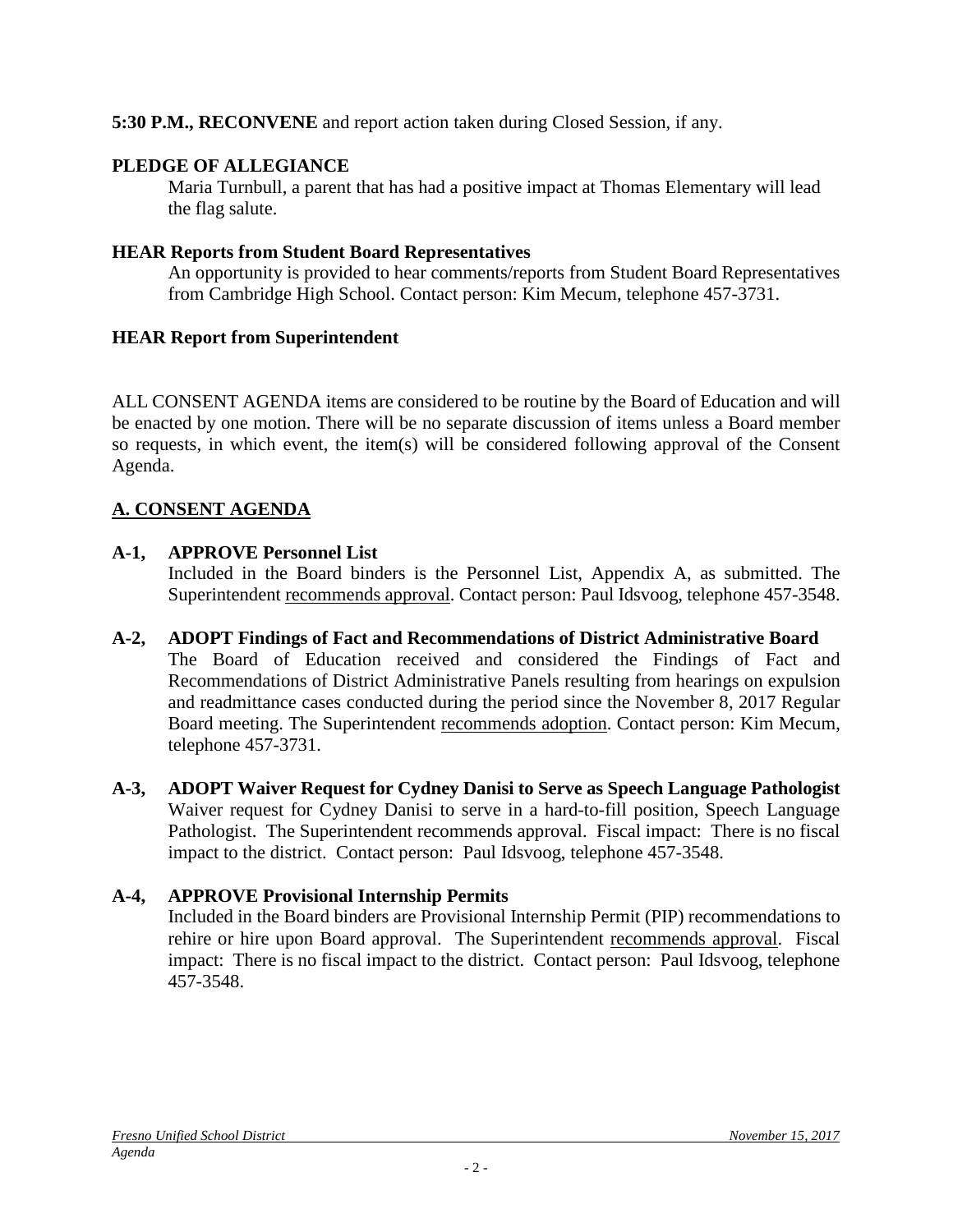### **A. CONSENT AGENDA** - *continued*

#### **A-5, APPROVE 2017/18 Fresno Unified Career Technical Education Advisory Committee Member List**

Included in the Board binders is a copy of the 2017/18 Career Technical Education (CTE) Advisory Committee Member List for review and approval. The Superintendent recommends approval. Fiscal impact: There is no fiscal impact to the district. Contact person: Kim Mecum, telephone 457-3731.

#### **A-6, APPROVE Award of Bid 18-07, Education Center Cooling Tower Replacement**

Included in the Board Binders is information on Bid 18-07, for a new cooling tower to provide cooled water for the air condition system at the Education Center. The existing cooling tower requires replacement due to corrosion, leaking, and lack of reliability. The new equipment will improve energy efficiency and conserve water.

Staff recommends award to the lowest responsive, responsible bidder:

Strategic Mechanical (Fresno, California) \$184,000

The Superintendent recommends approval. Fiscal impact: \$184,000 is available in the General Fund. Contact person: Karin Temple, telephone 457-3134.

#### **A-7, APPROVE Award of Bid 18-08, HVAC Improvements in the Multipurpose Rooms for Pyle Elementary School, and Fort Miller and Yosemite Middle Schools**

Included in the Board Binders is information on Bid 18-08, to provide air conditioning to the multipurpose rooms (cafeterias) at Pyle Elementary, and Fort Miller and Yosemite Middle Schools. The project will replace the heating and evaporative cooling systems with heating and refrigerated air conditioning to provide a more comfortable environment and increase energy efficiency. Cafeteria air conditioning was prioritized by the Board for Measure X funding. There are 22 projects, being implemented in three phases based on assessment of condition and age of equipment. The first three projects recommended are in the initial phase and were the first to be approved by the Division of the State Architect (DSA).

Staff recommends award to the lowest responsive, responsible bidder:

Lawson Mechanical Contractors (Fresno, California) \$1,048,902

The Superintendent recommends approval. Fiscal impact: \$1,048,902 is available in the Measure X Fund. Contact person: Karin Temple, telephone 457-3134.

### **A-8, APPROVE Re-Appointment of Trustee Carol Mills, J.D. to the California School Boards Association Delegate Assembly**

Each year, member boards elect and/or appoint representatives from geographic regions to the California School Boards Association's (CSBA's) Delegate Assembly. According to CSBA's Bylaws and Standing Rules, districts with an ADA of 30,000 or above qualify to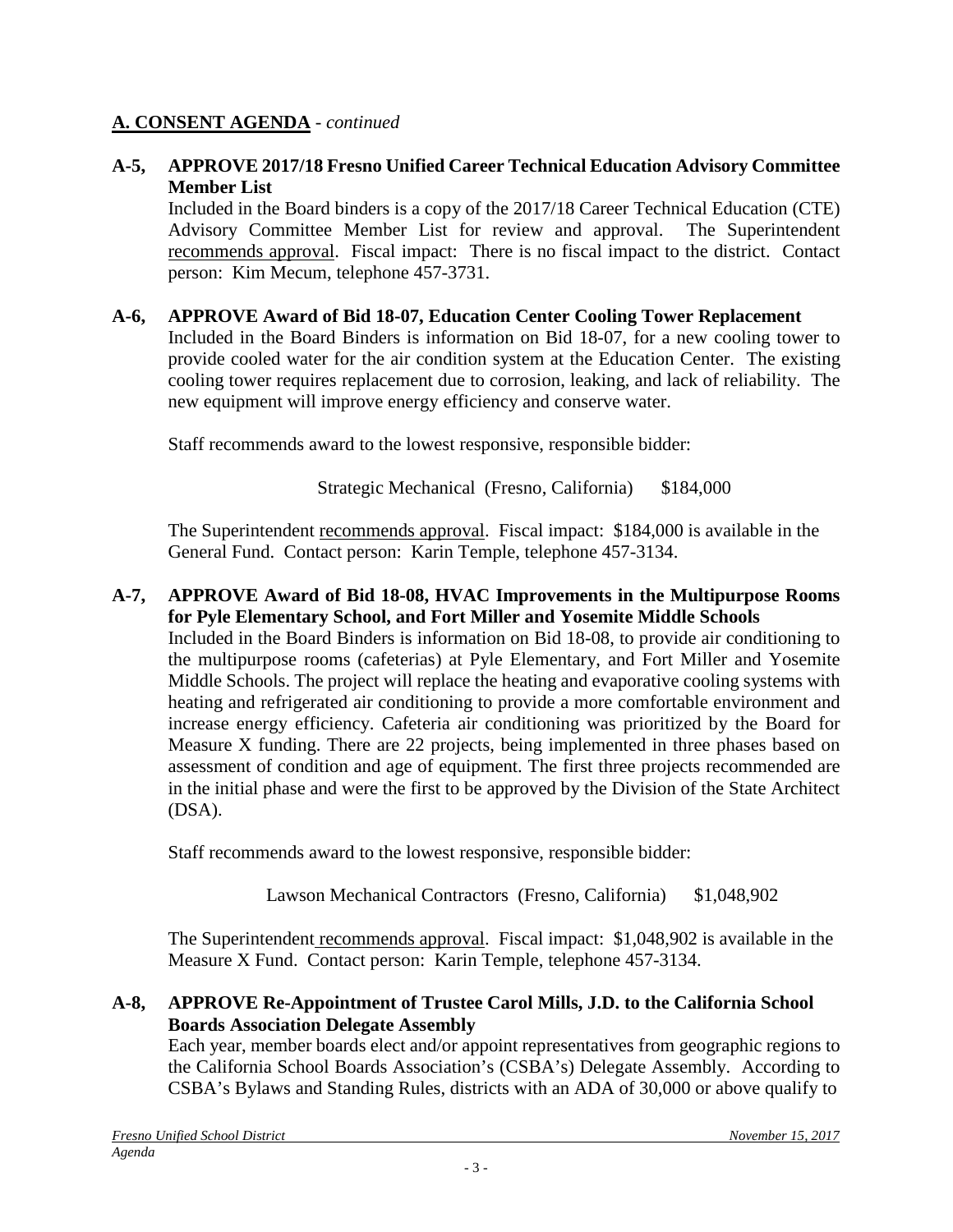#### **A. CONSENT AGENDA** - *continued*

appoint representatives to CSBA's Delegate Assembly for a two-year term beginning April 1, 2018 through March 31, 2020.

Fresno Unified School District qualifies to appoint two members to the Delegate Assembly. The position up for appointment is currently being held by Trustee Carol Mills, J.D. whose term expires March 31, 2018. The Board President recommends approval. Fiscal impact: There is no fiscal impact to the district. Contact person: David Chavez, telephone 457- 3566.

#### **A-9, RATIFY Change Order for the Project Listed Below**

Included in the Board binders is information on a Change Order for the following project:

Bid 17-29, Center for Professional Development Parking Lot Improvements Change Order 1: \$ 27,286

The Superintendent recommends ratification. Fiscal impact: \$27,286 is available in the School Facilities Fund. Contact person: Karin Temple, telephone 457-3134.

### **A-10, RATIFY the Filing of Notices of Completion for the Following Projects**

Included in the Board binders are Notices of Completion for the following projects, which have been completed according to plans and specifications.

Bid 16-09, Baird Middle School Classroom Wing Addition Bid 17-13, Terronez Middle School Gymnasium Make-up Air Unit Replacement Bid 17-29, Center for Professional Development Parking Lot Improvements Bid 17-42, Adult Transition Program (ATP) Classroom Relocation

The Superintendent recommends ratification. Fiscal impact: Retention funds are released in accordance with contract terms and California statutes. Contact person: Karin Temple, telephone 457-3134.

#### **A-11, RATIFY Purchase Orders from August 1, 2017 through September 30, 2017, and Zero Dollar Contracts**

Included in the Board binders is information on purchase orders issued from August 1, 2017, through September 30, 2017. Purchase orders for \$10,000 or more are presented first, followed by purchase orders for less than \$10,000. A list of purchase orders issued for Associated Student Body (ASB) accounts is also provided.

Also attached and included for ratification is a list of 27 zero dollar contracts that specify terms but where no funds will be exchanged between Fresno Unified and other entities. The contracts are available for review in the Board Office. The Superintendent recommends ratification. Fiscal impact: Funding is noted on the attached pages. Contact person: Karin Temple, telephone 457-3134.

#### **END OF CONSENT AGENDA (ROLL CALL VOTE)**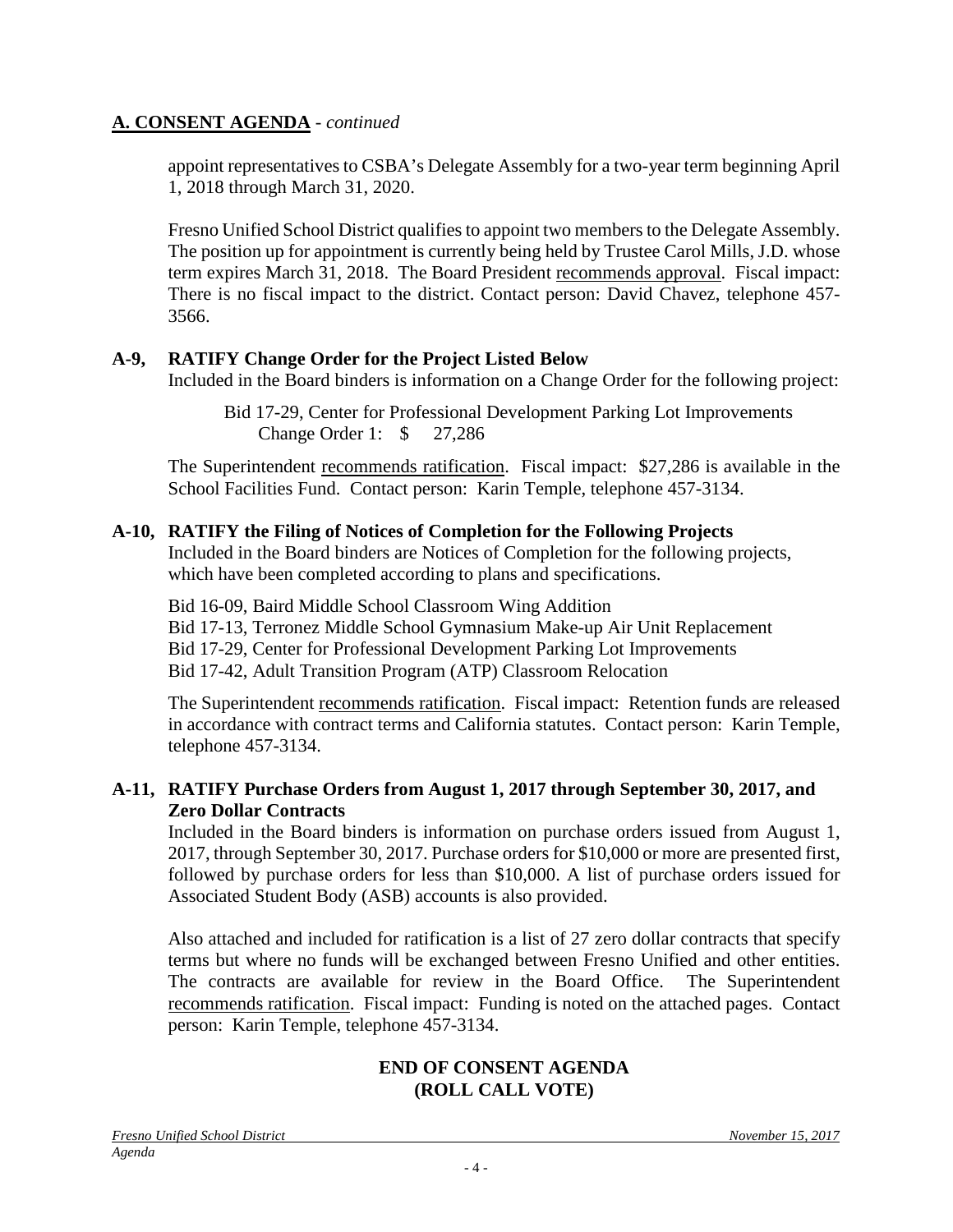## **UNSCHEDULED ORAL COMMUNICATIONS**

Individuals who wish to address the Board on topics within the Board's subject matter jurisdiction, but **not** listed on this agenda may do so at this time. While all time limitations are at the discretion of the Board President, generally members of the public will be limited to a maximum of three (3) minutes per speaker for a total of thirty (30) minutes of public comment as designated on this agenda. Any individual who has not had an opportunity to address the Board during this initial thirty (30) minute period may do so at the end of the meeting after the Board has addressed all remaining items on this agenda. Individuals with questions on school district issues may submit them in writing. The Board will automatically refer to the Superintendent any formal requests that are brought before them at this time. The appropriate staff member will furnish answers to questions. Please note that if you wish to address the Board on an agenda item, you should do so when that specific item is called.

## **B. CONFERENCE/DISCUSSION AGENDA**

## **6:00 P.M.**

**B-12, PRESENT and DISCUSS Updates to the 2017/18 Local Control and Accountability Plan**

The Fresno Unified School District Board of Education approved the 2017/18 Local Control and Accountability Plan (LCAP) on June 14, 2017. This plan, as required, outlined the goals, outcomes, actions and expenditures from Local Control Funding Formula funds for the 2017/18 school year. At this time, staff will present an update on initiatives outlined in the LCAP for the current school year. Fiscal impact: All actions outlined in the Local Control and Accountability Plan are funded by state Local Control Funding Formula funds. Contact person: Ruth F. Quinto, telephone 457-6226.

## **6:20 P.M.**

### **B-13, DISCUSS and APPROVE Project to Improve High School Weight/Fitness Rooms and Authorize Utilization of Individual Piggyback Contracts for 2017/18**

It is recommended that the Board approve a project to provide new/replacement weight and fitness equipment for Bullard, Duncan, Edison, Fresno, Hoover, McLane, Roosevelt and Sunnyside; and future facility improvements for Edison, Fresno, McLane and Sunnyside as previously identified by the Board for Measure X funding. The project will replace aging equipment to support physical education (PE) classes, more effective conditioning, building healthy fitness habits, and increased athletic competitiveness. Equipping all high school weight/fitness rooms and providing future facility improvements will reduce inequity, as currently quality, quantity and available space varies across the district. Information on proposed projects for each school is included in the Board binders. It is anticipated that the eight projects will overlap and will be completed within 9-10 months. The Superintendent recommends approval. Fiscal impact: \$2 million for equipment and other site improvements is available in the Unrestricted General Fund Reserve approved in Budget Revision No. 1 on August 9, 2017. Funding for facility improvements was previously identified in Measure X; individual projects will be recommended for approval in the future. Contact person: Kim Mecum, telephone 457-3731 and/or Karin Temple, telephone 457-6226.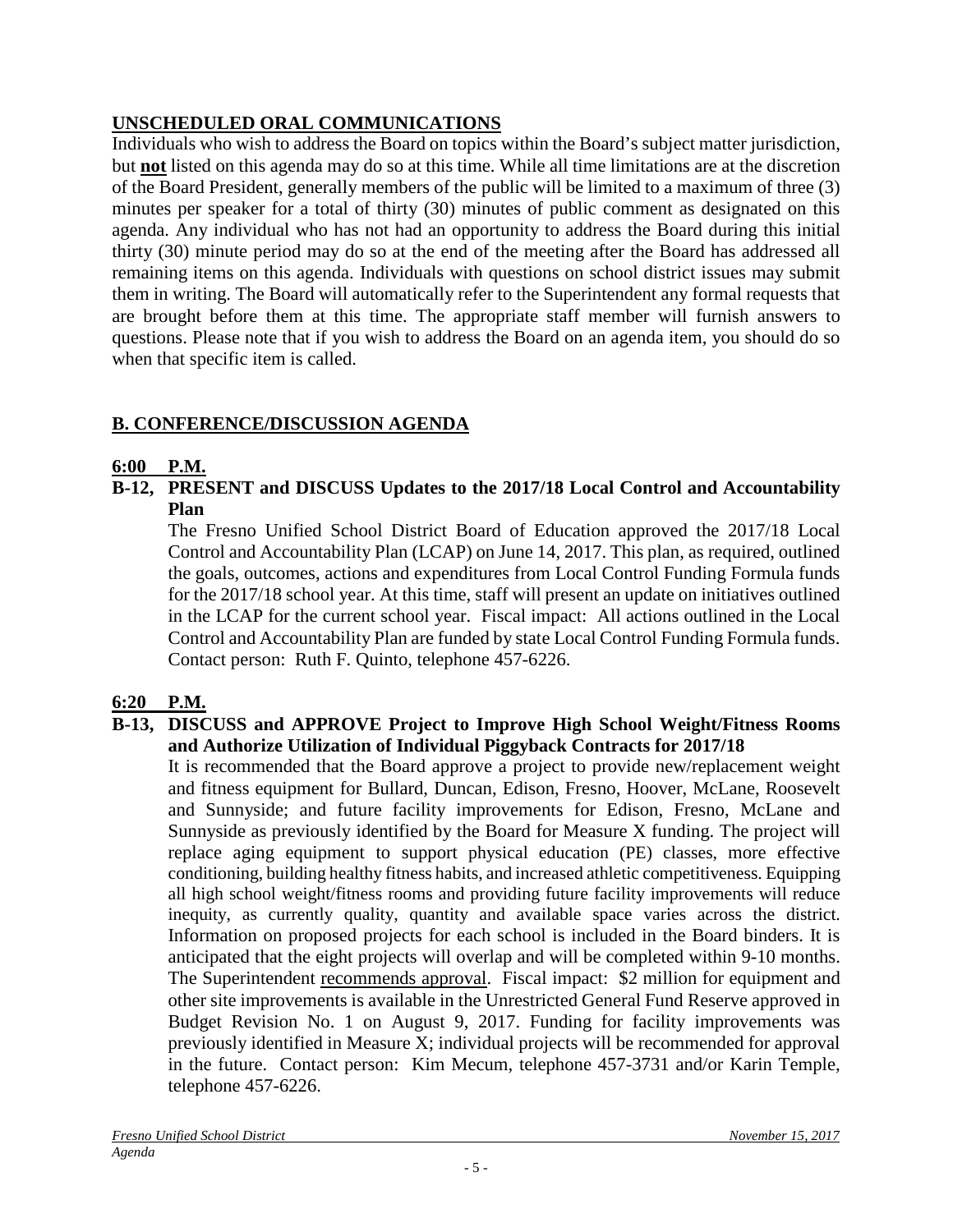#### **B. CONFERENCE/DISCUSSION AGENDA** - *continued*

#### **6:50 P.M.**

**B-14, DISCUSS and APPROVE Grant Applications and Projects to the California Department of Education for the Career Technical Education Facilities Program** Approval is requested for grant applications and identified projects to the California Department of Education (CDE) for the Career Technical Education Facilities Program (CTEFP). The CTEFP funds projects to reconfigure, construct, or modernize Career

Technical Education (CTE) facilities, and/or purchase equipment for CTE programs to modernize CTE facilities and/or equipment at comprehensive high schools. Superintendent recommends approval. Fiscal impact: The program funds 50% of the project costs and will be matched by district bond funds. Contact person: Kim Mecum, telephone 457-3731 and/or Karin Temple, telephone 457-3134.

## **7:10 P.M.**

**B-15, PRESENT and ADOPT Resolution 17-09 Making Findings on Energy Cost Savings, Pursuant to Government Code Section 4217.12, Related to Potential Energy Services Agreements for Comprehensive High Schools and the Brawley Service Center** Included in the Board Binders and recommended for adoption is Resolution 17-09, making findings on energy cost savings related to potential Energy Services Agreements for solar energy and battery storage projects to be recommended in the future. Government Code Section 4217.12 requires that prior to entering into Energy Services Agreements, the Board adopt a resolution finding that the anticipated cost of the energy provided by the solar projects will be less than the anticipated marginal cost of energy in absence of the projects. Approval of the Energy Services Agreements would allow development of parking lot solar shades and battery storage projects at the comprehensive high schools and the Brawley Service Center. On November 15, only adoption of the resolution making the findings is recommended; it does not commit the district to entering into future agreements for solar projects, but it a pre-requisite for doing so. At a future meeting it will be recommended that the Board approve Energy Services Agreements with ForeFront Power, LLC to finance, design, permit, construct, own, operate and maintain solar power and energy storage facilities. The district would purchase the solar energy generated by the systems for 20 years at a specified flat rate. It is estimated the district would save \$28 million in utility costs over the 20-year period.

It is recommended that the Board approve a project to provide new/replacement weight and fitness equipment for Bullard, Duncan, Edison, Fresno, Hoover, McLane, Roosevelt and Sunnyside; and future facility improvements for Edison, Fresno, McLane and Sunnyside as previously identified by the Board for Measure X funding. The project will replace aging equipment to support physical education (PE) classes, more effective conditioning, building healthy fitness habits, and increased athletic competitiveness. Equipping all high school weight/fitness rooms and providing future facility improvements will reduce inequity, as currently quality, quantity and available space varies across the district. Information on proposed projects for each school is included in the Board binders. It is anticipated that the eight projects will overlap and will be completed within 10-12 months. The Superintendent recommends adoption. Fiscal impact: Utility cost savings are estimated at \$28 million over the 20-year period of the Energy Services Agreements to be